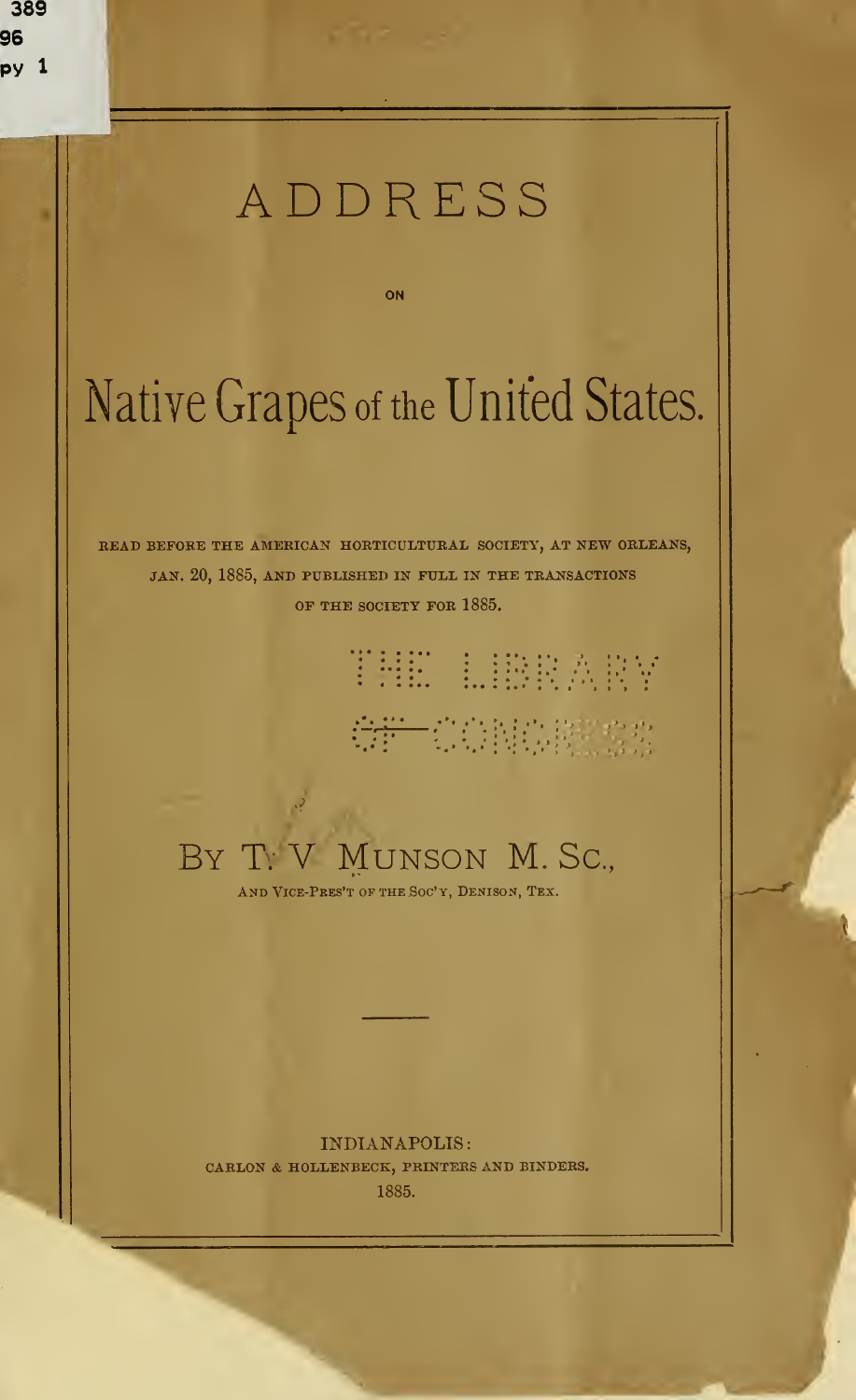## **OFFICERS**

OF THE

# American Horticultural Society.

## **YAASSELL SHIP**

 $\mathbf{P}\mathbf{A}\mathbf{B}\mathbf{K}\mathbf{E}\mathbf{R}\mathbf{E}\mathbf{A}\mathbf{R}\mathbf{L}\mathbf{E}$ ,  $\mathbf{P}_\mathbf{R}\mathbf{E}\mathbf{S}\mathbf{I}\mathbf{D}\mathbf{E}\mathbf{N}\mathbf{T}$ ,  $\mathbf{E}$ ,  $\mathbf{C}\mathbf{A}\mathbf{C}\mathbf{C}\mathbf{C}$ ,  $\mathbf{H}$ ,  $\mathbf{D}\mathbf{C}\mathbf{C}$ : T. Y. MUNSON, Filst Vice- Pres., . . Denison, Texas. W. H. RAGAN, SECRETARY, . . . Greencastle, Ind. J. C. EVANS, TREASURER, . . . Harlem, Mo.

The Transactions of the American Horticultural Society, for 1885, will contain, among other valuable papers, the following exhaustive treatise on the

#### NATIVE GRAPES OF THE UNITED STATES,

by that able and thoroughly practical scientist, T. V. Munson, of Texas. This report, which will be the transactions of the very interesting meeting held in New Orleans, January, 1885, can be had on application to

THE SECRETARY.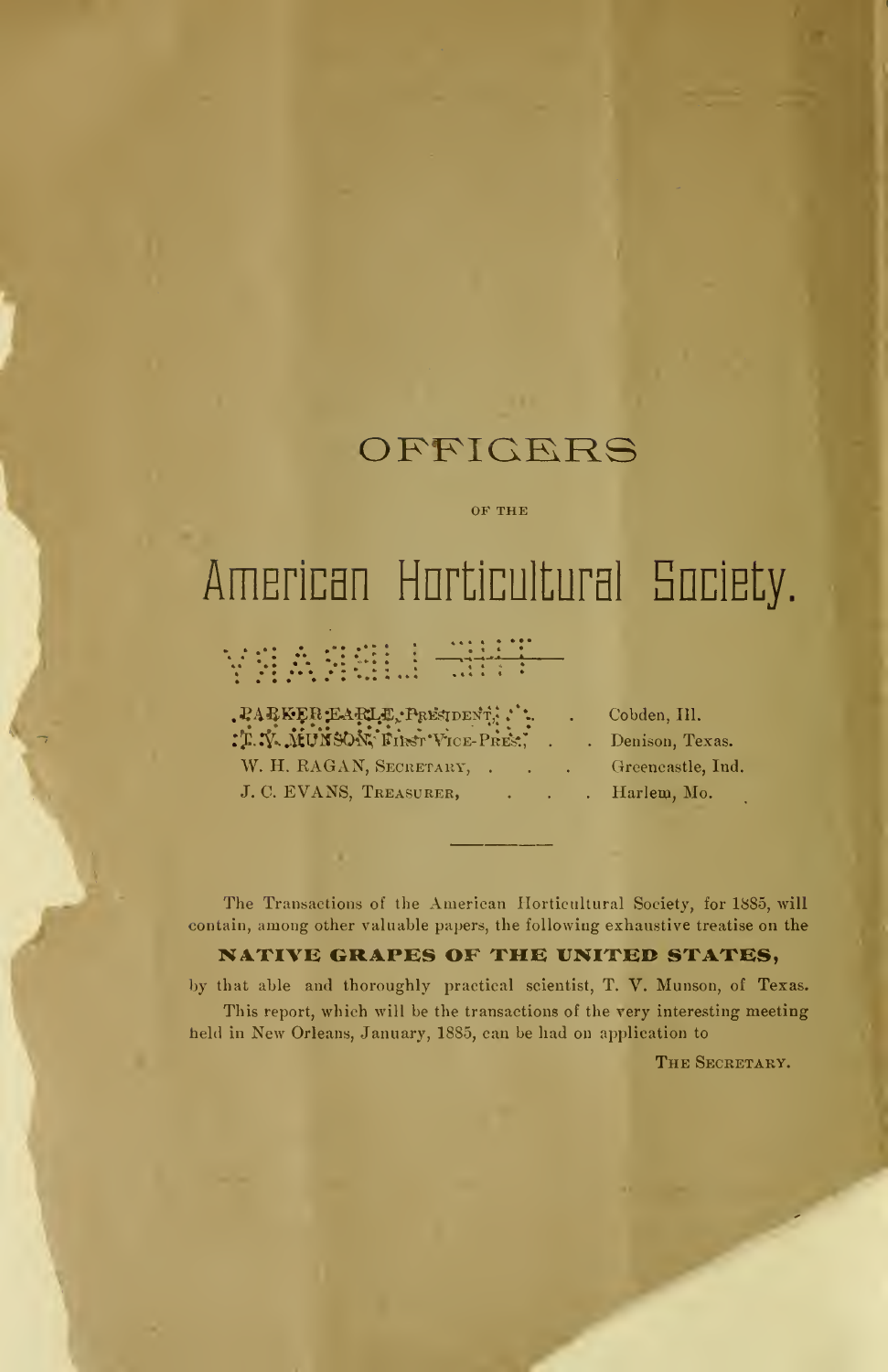### NATIVE GRAPES OF THE UNITED STATES.

BY T. V. MUNSON, M. SC.

[Read before the American Horticultural Society, New Orleans, January 20, 1885.]

All botanists, who have attempted the classification of the grape genus, have complained of its difficulties, and confusions of one form with another. Many have concluded that its so-called species are only artificial terms to in dicate certain forms of considerable extent, but that in reality there is no clear separatrix. This is certainly true in one sense —the order of development in time—as has been proven true of all organic beings, by such vast researches among plants and animals as those of Wallace, Darwin, Hæckel, Walsh and others. According to this, if every individual plant and animal now existing and that has ever existed, were placed side by side according to their affinities and genealogies, the organic kingdom would be one monstrous tree joined in all its parts by the universal cellular protoplasmic link ; and this tree would be rooted deep upon another infinite inorganic mass of nicely graded and connected crystalline and chemical atoms, each and every link in the universe of matter, varying but a minute degree from its neighbor, yet two taken at a distance from each other show proportionate differ ences. If the intermediate individuals were left out of view, those in comparison would be considered of different varieties, species, genera, orders, etc., according to the distances apart the units of comparison were taken. If all still lived and the chain of development seen complete, the fact would not make an ass and a horse, a dog and a wolf, a Caucasian and an African, a Scuppernong and a frost grape any the less different from one another.

The vicissitudes of time have cut and broken away innumerable branches from the great tree of life. They have fallen, through chemical change, back into the mineral base, to be again revitalized, not as the same old individuals, but as parts of those still living and multiplying. Repeated upheavals and subsidence of the earth's crust, through millions of years, as we unmistakably learn in geology, have been the most potent species makers, in a technical sense ; and thus the connecting links, especially where large gaps occur between the living branches, are now out of existence and the separation of the living parts as complete and permanent as though they had never been joined, so far as again intermingling is concerned.

But long separation of once joined links, under widely different environ-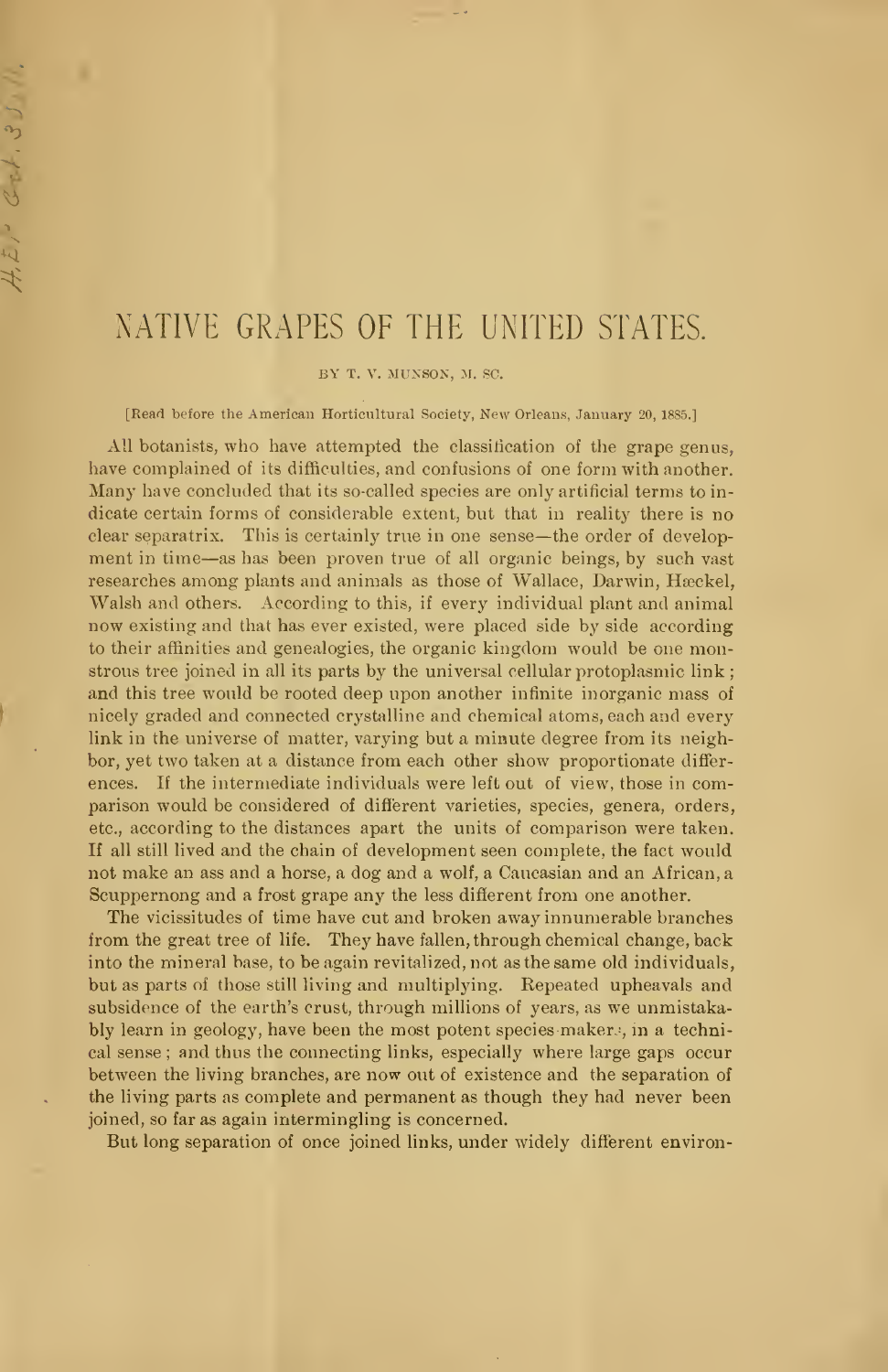#### 2 Native Grapes of the United States.

 $P_{\mathcal{M}}$ 

ments, has always been the true cause of specific variation. This is done by transplanting to a different soil or climate, or both, and by mixing of blood of two well separated branches (species), giving a more sudden start, to change, than a mere variety, which, if at the same time the new product be put under new environments, as a hybrid grape-seed carried by a bird into an entirely different soil and climate from that occupied by the parents, in time quite a novel and unaccountable species would develop and only a thorough comparative anatomist could trace its origin.

Some naturalists make the loss of power to intermingle, the separatrix of species. Prof. Planchon, a noted French ampelographer, takes this position. The lamented Dr. George Engelmann, who did so much for useful botany, and in this sphere to simplify the perplexing grape genus, held to this view in the main, and declared it as a law, that, "honest nature a' hors hybridization;" as much as to say there is a dishonest nature, or else there are no hybrids.

If this is the proper divider of species, then there is but one species of true grapes, and Dr. Englemann's thirteen native species stand condemned by his own rule, as hybrids are known among all of them. Even the peculiarly distinct and uniform Scuppernong, in the hands of Dr. Peter Wylie, yielded some remarkable hybrids.

On the other hand, Prof. Millardet, another eminent writer on the grape, finds as many true species as Dr. Engelmann, and hybrids among them often. My own experience so abundantly confirms this view, that <sup>I</sup> am in utter confusion without accepting it. Doubtless the whole disagreement arises from the definition of species, by which the classification is made. A more proper definition of species probably is a type embodying peculiar and uni form general characteristics (however admitting varietal changes), which continually occur by natural distribution over a large area, or in a great number of individuals, and which have great antiquity, and may be supposed to relate purely to <sup>a</sup> common parent in the remote past. Then those inter mediate individuals, occurring here and there in the vicinity of two species in juxtaposition, which nearly always possess only the two sets of specific characteristics juxtaposed in the two species, but completely blended in the lone individual, such as we find in the mule and mulatto, we are justified in terming hybrids.

One holding the theory that " nature abhors hybridization," is always per plexed at finding such individuals wild, and must invent still another theory, that it is "a sport of nature," in other words, an effect without a cause ; or else be continually creating new species, as did Rafinesque, in either case producing endless confusion.

In a long course of reproduction, hybrids, like varieties, may become species. This seems true of several of our recognized species of grapes—the Palmata in particular, and Monticola. The "Southern Æstivalis" of vineyardists is entirely too young and variable to rank as a species, yet if placed in a region apart from others for a long period it would become a species of this character. More of this further on.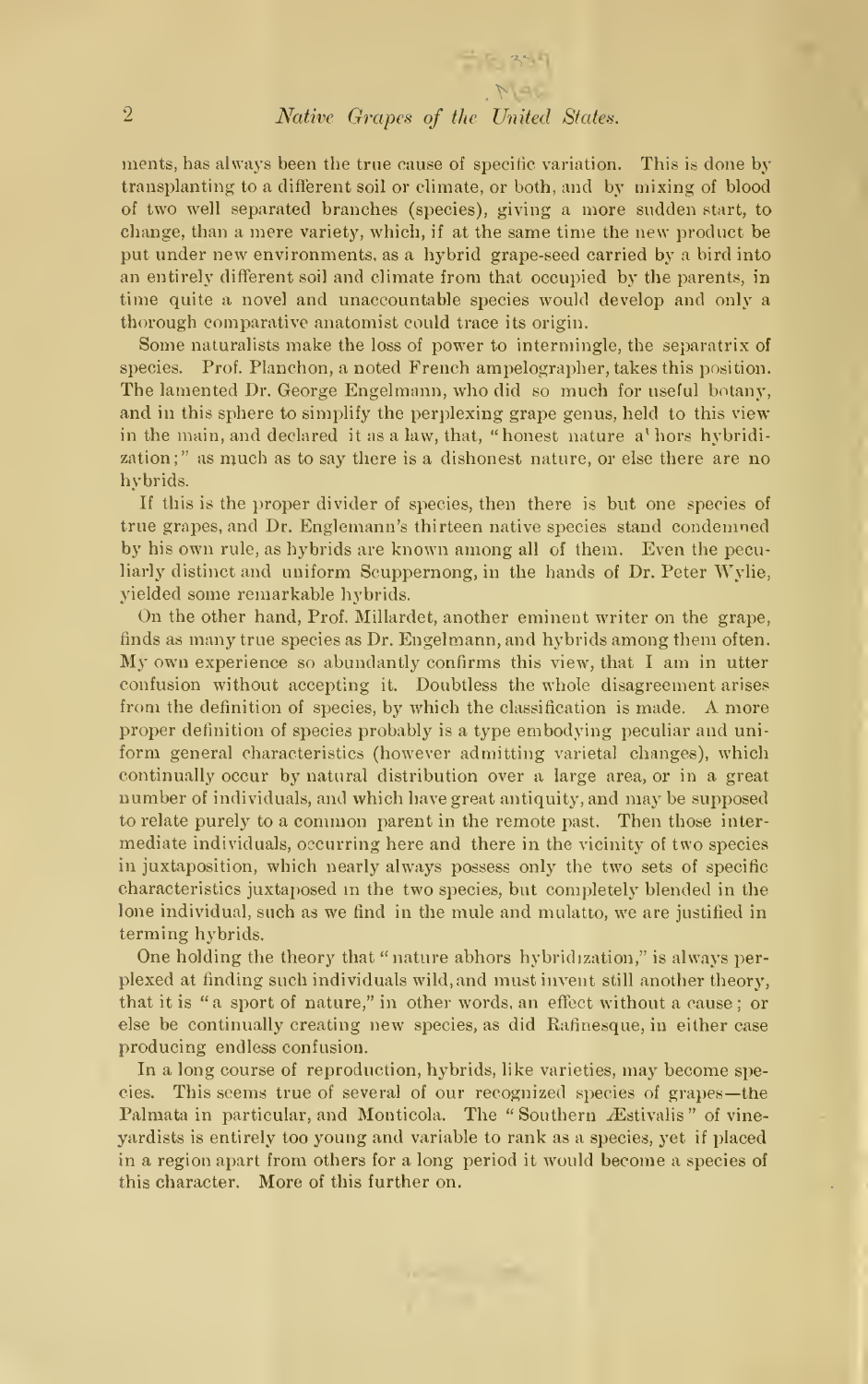The most natural method of classification would be to follow the development in time, if possible. This would lead to the necessity of being <sup>a</sup> good paleontologist and geologist, as well as an expert botanist. In its full amplifi cation it would add another most useful study to the university course, viz. the origin, development, perpetuation, hybridizat on and decay of species; or, to coin a word for brevity's sake, Speciology.

Looking at the classification of grapes in this light, Dr. Engelmann's order (the ablest and most accurate yet published, but which seems to have been made entirely according to botanical analysis of specimens in the laboratory, and without considering geographical distribution and development in local ity and time,) appears to me quite unnatural.

Claiming and possessing no authority, only of fact, as acquired by careful search and observation, to vary from so profound a student of nature as was Dr. Engelmann, and knowing well how <sup>I</sup> expose myself to scathing criticism and the charge of pedantry in suggesting a different order, <sup>I</sup> do so because <sup>I</sup> believe it to be the most natural and useful to the viticulturist. Further investigation may modify it. The tendency is simplification.

Rafinesque's forty-one American species of fifty-five years ago, by Engelmann were reduced to thirteen, well defined and in the following or der : 1. Labrusca; 2. Candicans; 3. Caribbea; 4. Californica; 5. Monticola; 6. Arizonica; 7. *E*stivalis; 8. Cinerea; 9. Cordifolia; 10. Palmata; 11. Riparia; 12. Rupestris; 13. Vinifera (placed here by Engelmann to show his notion of its relationship) ; 14. Rotundifolia, or Vulpina.

My reasons for dissenting from this order and suggesting another, are : 1st. The natural line of introduction and development (suggested by the distribution conjointly with the structural analysis of the species, and which pretty nearly agrees with the more recent geological changes in North America) upon this continent is violated in several places. 2d. This leads to one of the most vital of all subjects to the- practical horticulturist, viz. adaptability to special localities and soils.

To amplify my first reason: The geology of North America indicates clearly that Canada was first permanently above the great universal ocean. Next a backbone shot up along the Apalachian region, gradually growing less, and curving in Eastern Kentucky and Tennessee to the westward, pass ing in a low range into the Ozarks of Southern Illinois and Missouri, Northern Arkansas; thence southwestwardly through the Indian Territory, Western Texas, and joining in more recent geological time the Rocky Mountain uplift; thus forming the great Mississippi basin-rim on the east, south and west. Within this rim, occupying the entire basin, there once was an inland sea, higher than the outer seas, which, finally cutting out on the east, formed the St. Lawrence river, and on the. south made the " Father of Waters," passing through the rim not far above Cairo, Illinois. By the rains of time this inland sea became fresh water lakes, of which we have yet a few remnants in Minnesota, Wisconsin, Michigan and Canada.

On the rim of this basin the first lodgement of grapes was made, probably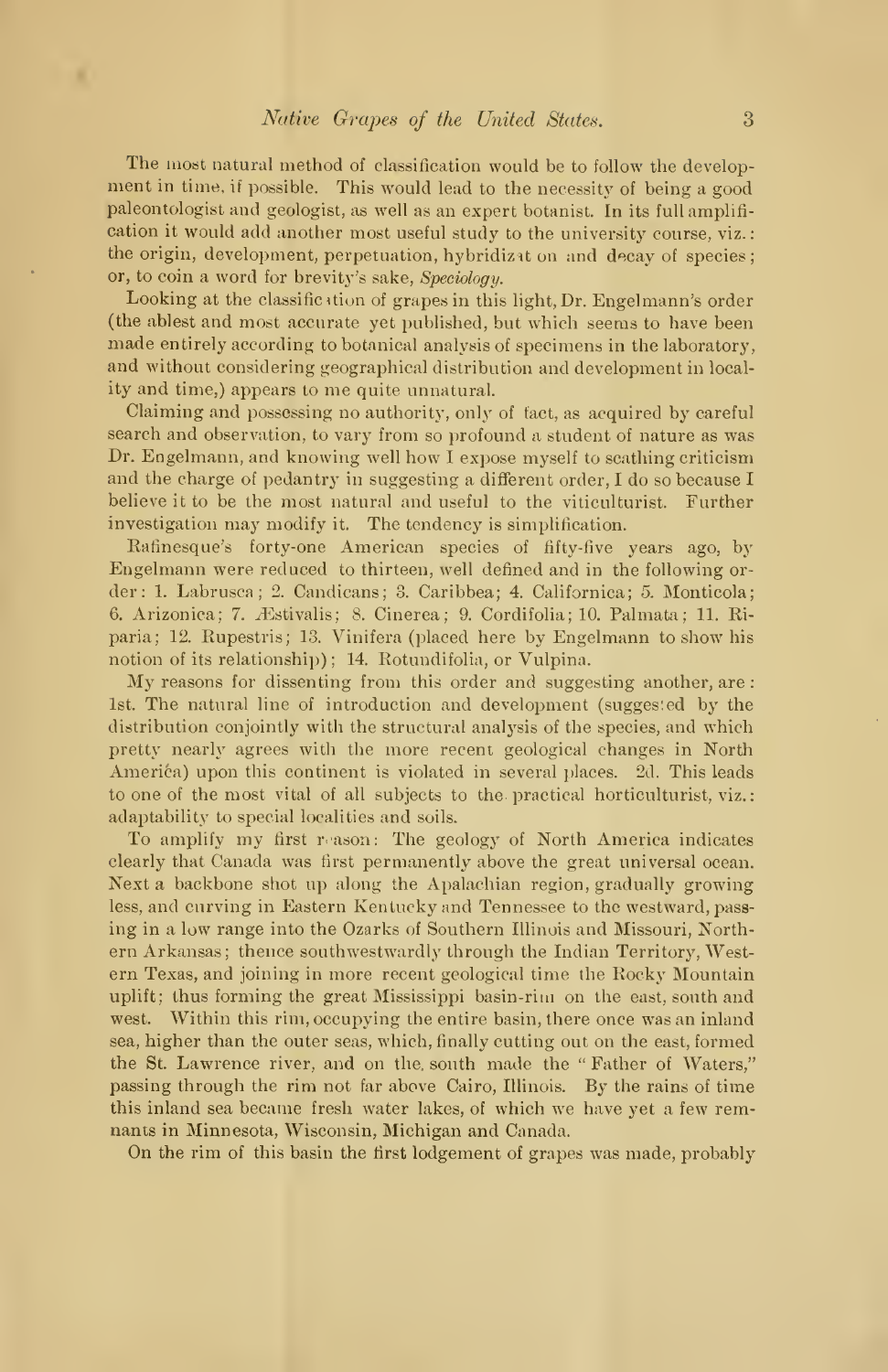far up in Canada, and came in from the Atlantic on the east, up the then broad, long gulf now contracted into the St. Lawrence, and having no mountains to climb, spread from there westward and southward, stocking the entire basin with the Riparia blood, which since has run into various tribes ; Riparia, the main stem, all northward from the Ozarks; in these, the Rupestris, and westward Nuevo Mexicana and Arizonica. Later, the southern rim caught new importations from the warmer southern seas, in the direction of the Caribbees, landing the Cordifolia, Æstivalis and Cinerea, from Virginia to Texas, which, in time, spread into New York, Ohio, Illinois and Northern Missouri, and southward, more recently, to the Gulf.

As time went on, and the constantly diminishing Gulf continued to add the hundreds of miles of illimitable natural wealth—now the Southern States—to the south side of the Ozark rim, she forgot not to waft still other grapes (which had already specifically developed), to these shores from the center of origin, the Caribbee Islands, or, much more probably, from a continent eastward of the Caribbees in the Atlantic Ocean, dropping the Muscadine or Scuppernong of the South, all along the coast from Mexico to Maryland, the Labrusca on the eastern coast from Maine to Georgia, the Mustang (Candicans) on the coast of Mexico and Texas, then far inland, and Caribbea, quite recently in Florida.

Geology, palaeontology, archaeology, the natural distribution of plants and animals, and the results of recent deep-sea dredgings, all clearly point to such a continent in the misty past, and this reminds us of the legendary "Atlantis " of Plato, as still existing there some twelve thousand years ago, and which in one awful day and night of earthquake convulsion, sank deep beneath old Ocean. (See Donnelly's "Atlantis," Harper Bros., 1882.) Be that as it may, the species of grapes in the United States came in succession, first in the North, showing their time of residence by the extent of their spread, while the later came in the South and around the coast, having less distribution.

Now you can comprehend why <sup>I</sup> propose <sup>a</sup> different order among the species from that of Dr. Engelmann, and can easily see the importance of my second reason, *adaptability*; hence I offer the following:

Classification of the Native Grapes of the United States, According to their Natural Affinities and Distribution (including Vinifera for comparison).

1. Riparian Group.

Earliest to leave out, bloom and ripen. Have very thin diaphragms in the joints. Grow with ease from cuttings. Roots wiry, penetrating and perfectly resistant. Plant endures all manner of hardships well. Cluster and berry small to medium. Fruit jn quality good to excellent, possess ing rare wine properties.

(a) Riparia (Riverside Grape).

Extends from Labrador to Texas, from Virginia to Montana. Leaves with coarse, long, sharp teeth, smooth or slightly pubescent; wood gray,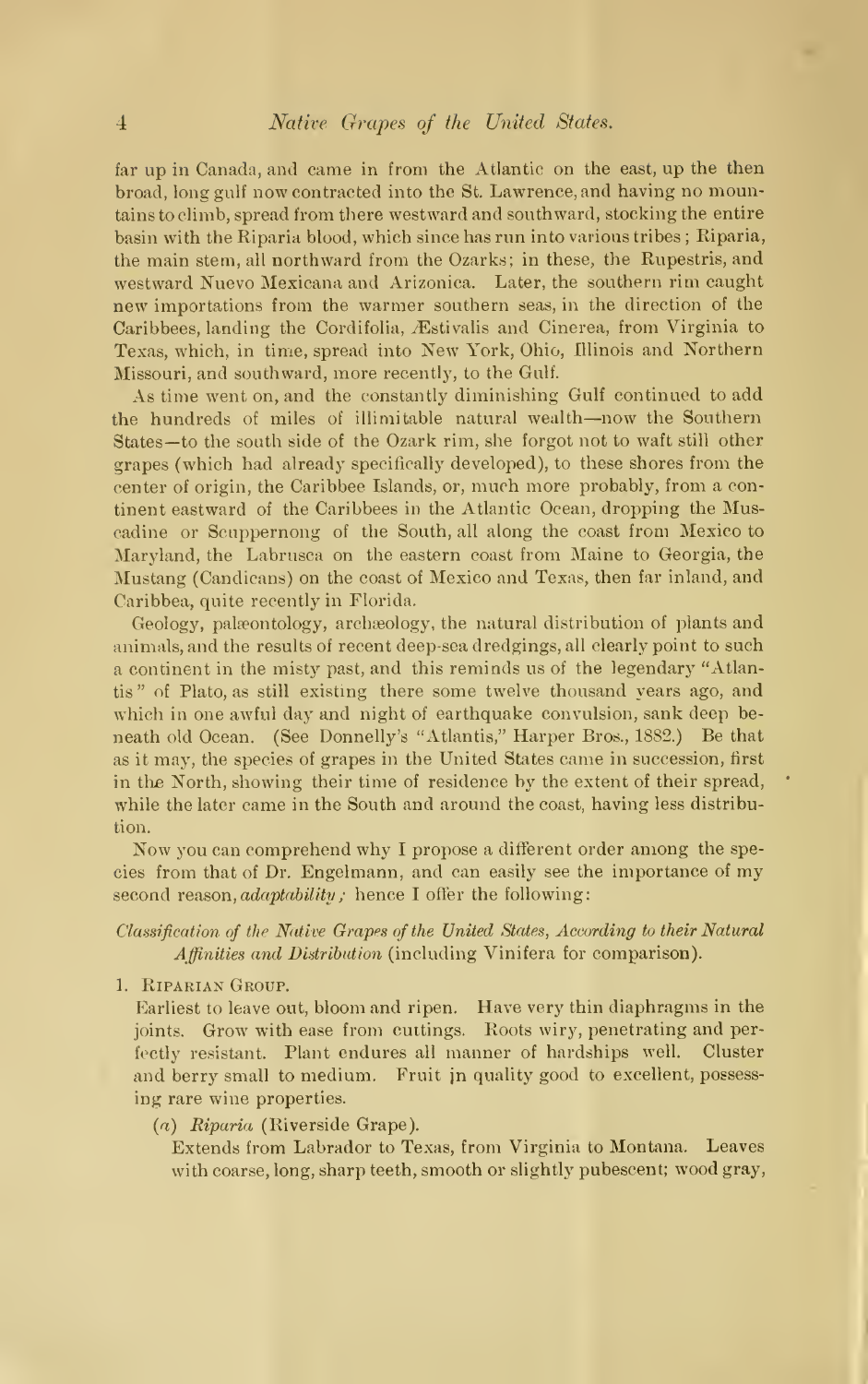smooth; often pubescent on Mississippi River; tendrils rather weak; diaphragm thinnest of any species, being not much thicker than writing paper; accidentally hybridized with Labrusca in Kentucky gave the Taylor. No vines of pure blood are yet cultivated for profit.

(b) Rupestris (Sand-beach, or Sugar Grape).

From East Tennessee westward, in the hilly regions, to Southwest Texas, fast disappearing by the browsing of stock. Leaves reniform, smooth, coarsely toothed; wood dark gray, smooth, slender, much branched and spreading gooseberry-bush fashion naturally, but if trained makes <sup>a</sup> good vine, but requires much pruning; tendrils very mall and weak, soon disappearing after first year. Mr. H. Jaeger is the only one who has introduced any varieties into cultivation. His Nos. 59, 60, 62, 61, etc., found wild, make <sup>a</sup> fine claret, and offer <sup>a</sup> tine start to hybridize upon, which he has successfully done already with promising results. Huntingdon is an accidental hybrid, containing <sup>a</sup> large portion of Rupestris blood and some Riparia. The earliest of all species to ripen ; fruit usually larger than Riparia but cluster smaller; fruit perfectly resistant to rot, and may give <sup>a</sup> valuable strain of varieties, free from this more threatening trouble than philloxera, to the Vinifera and most Labrusca and many Æstivalis.

(c) Nuevo Mexicana (Prof. Lemmon) (Woolly Riparia)

Northwestern Texas ("The Panhandle") and New Mexico, in sandy ravines and canyons. Leaves cordate or nearly round, with coarse, sharp, or blunt teeth, more or less woolly, especially when young, leathery and enduring; wood light gray, and quite woolly when young; erect, shrub like, with wiry, deeply penetrating roots in the fashion of <sup>a</sup> tree with taproot; grows naturally in thickets, like bushes without support, having small tendrils, but when brought into lower timber lands makes strong climbing vines; fruit and seed larger than the Northern Riparia; quality most excellent, very sugary ; offers most excellent stock for the experimenter. The writer has varieties with fruit one-third of an inch in diameter. This form gradually runs into the next, which has a great similarity in habit of growth, with larger fruit-clusters. It is termed

(d) Arizonira (Arizona Grape).

Leaves round cordate, coarsely and regularly acute toothed, smooth or pubescent, seeds much like the woolly form, wood gray, or reddish gray, smooth, or pubescent when young. Fruit excellent.

2. CORDIFOLIAN GROUP.

Late to leave out, bloom and ripen; wood and leaves smooth, diaphragm thick; fruit in long, many-berried clusters, very small, mostly seed and skin ; roots wiry and resistant; found mostly in bottoms.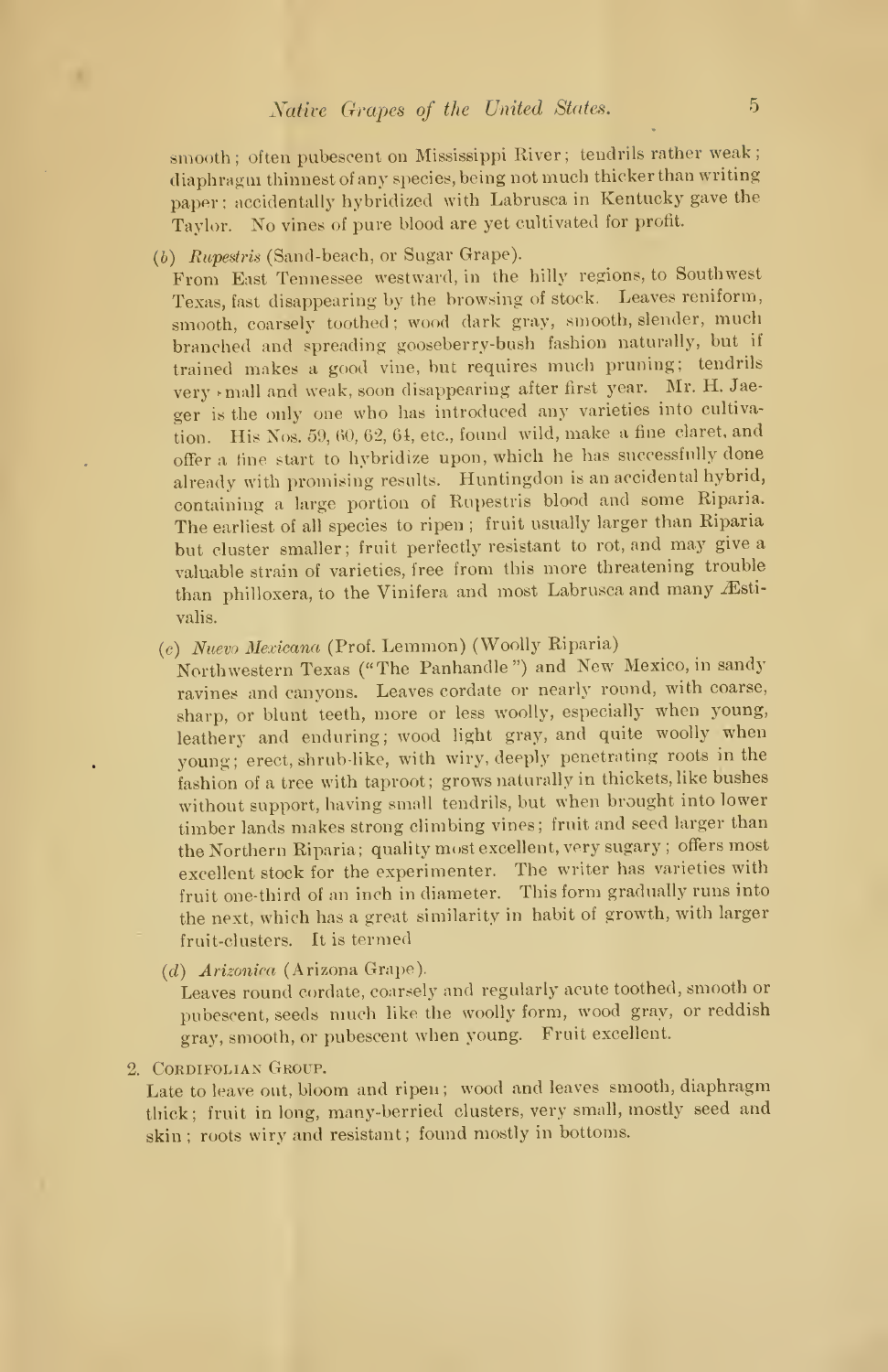- (a) Cordifolia (Frost Grape; Sour. or Pungent Winter Grape).
- Extend? from New York west to Nebraska and Kansas, and covers the regions southward from these States to the Gulf, chiefly in rich bot toms and along streams. Leaves heart-shaped, with coarse, blunt or sharp teeth, smooth on both sides, leathery, veins below of a yellowish green ; young wood smooth, dark gray or mottled dark and light gray, tendrils long and very strong, climbs high and grows to great size, sometimes a foot or more in diameter: diaphragm very thick: cuttings grow with great difficulty: fruit small, shining, seedy, very sour and pungent till ripened with frost, then sugary. A most remarkable hybrid of this with Labrusca was found wild in Virginia by a Mr. Ronk, some thirty years ago, having fruit and cluster about the size of Ives's Seedling, of a pure rich vinous quality, pulpless, with a jelly-like, melting meat. Vine very productive, vigorous. It was moved into the man's yard, and has borne well for twenty-eight years, and is yet in fine health and growth. Has never been disseminated. Was acci dentally brought to my notice while searching for specimens of native grapes. Have carefully examined the leaf, vine, and ripe fruit, which show it to be such a hybrid. Have also found some quite good varieties of this species hybridized with the large .Estivalis in Texas. These hybrids show the ameliorating effect of hybridization. Scarcely could any two species of less promise for intermingling than Cordifolia and Labrusca, be named, yet Ronk's Blue of Virginia is certainly fine, with neither pungency nor foxiness.
- $(b)$  Palmata, or Rubra.

Along the banks of the Mississippi river, above St. Louis, Mo. Seemingly a multiplied hybrid of Cordifolia with Riparia, with possibly a trace of Cissus blood, indicated in the fruit, seed and leaf. Leaves sharp-toothed with long taper-points, not always palmate, young wood always red, hence Rubra, a better name than Palmata; grows fairly well from cuttings: diaphragm medium: leaves and wood smooth, branches slender. Rarest and most local of all our species.

3. Cinereax Group.

Leaves out, blooms and ripens after Cordifolia, young wood angled and covered with an ash-colored cobwebby pubescence: cuttings root with much difficulty.

(a) Oinerea (Ashy or Sweet Winter Grape).

Covers nearly same region, and found in similar localities with Cordifolia, but more inclined to warm wooded bottoms, and does not ex tend so far north, west of the Alleghanies, but is reported to me by Mr. A. J. Caywood, in S. E. Xew York, above where Cordifolia has been reported; more sensitive to severe changes than Cordifolia, when taken into open culture. Having the same habits, distribution, size and shape of cluster and fruit, and blooming and ripening late (later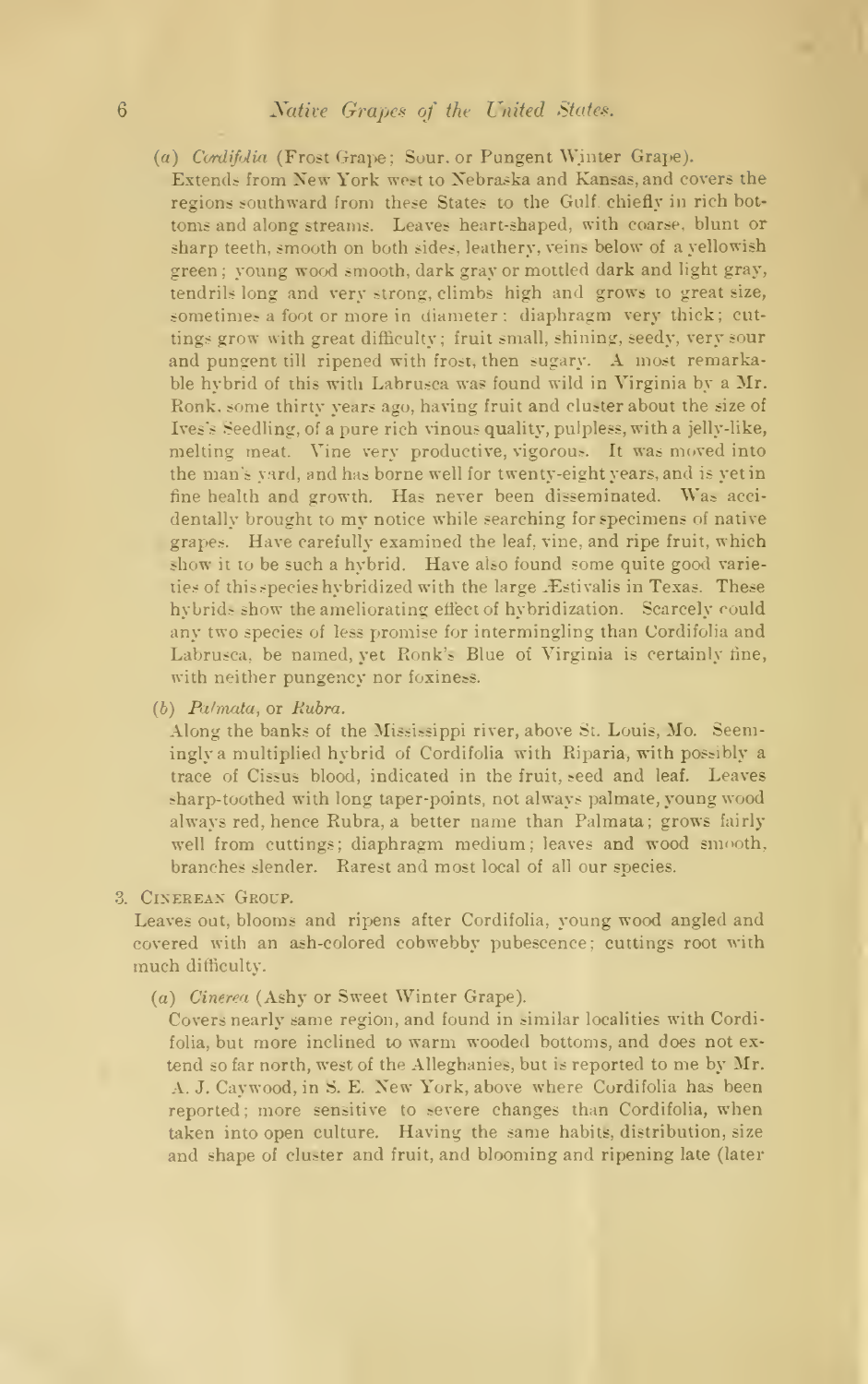than Cordifolia), and often hybridized with it. I have placed Cinerea next Cordifolia, though otherwise it is a very distinct species. It ex tends from Western Texas to the Atlantic, from Illinois and New York to the Gulf, even to Southern Florida, and in its pure form is quite constant; leaves, from Manatee county, Fla., S. E. Arkansas, and Red River, Texas, showing great similarity in having a long, taper point, small, blunt teeth, under surface densely pubescent, of an ashy brown color, and upper surface with scattering, cobwebby hairs drawn along the surface. Young wood distinctly angled (more in western, less in eastern samples), and, like the leaves, has the ashy pubescence; young wood under the pubescence brownish gray; tendrils long and strong, clusters usually exceed Cordifolia in being longer and much more branched; fruit very sprightly, pure, rich, must on Æchsle's scale, from 100° to 120°, vinous, no trace of pungency or disagreeable property; diaphragm thick to very thick; roots wiry, penetrating and resistant; endures great heat and drought, but sensitive to cold.

(b) Monticola (Mountain Grape).

Hills <>f Central Western Texas apparently an old, much multiplied hybrid of Cinerea with some round, smooth-leaved Riparia variety; leaves round, smooth, or with scattering, short pubescence; under surface of a shining appearance, small, leathery, well suited to enduring heat and drought, leaves out, blooms and ripens very late, about with Cinerea, and the cluster much resembles it, though smaller, and the berries larger. Varieties have been reported with white fruit and of fair size and excellent quality. Young wood angled and pubescent, but not so much so as Cinerea. Tendrils medium.

4. ÆSTIVALIAN GROUP (Summer Grapes).

Leaves out, blooms and ripens before Cordifolia, here in North Texas, but in S. W. Missouri Mr. Jaeger reports it later in blooming, and after Labrusca. With further investigation <sup>I</sup> find that the Cordifolia species blooms before Æstivalis here in Texas, as well as elsewhere, from three to five days, also, that Warren, Herbemont, Le Noir and others of that strain, show faint traces of Vinifera, though chiefly Æstivalis and Cinera. Diaphragms thick, young wood dark, reddish brown, often with weak prickles, and prunose bloom, especially near the joints on vigorous growth, which are easily rubbed away; roots hard, penetrating, resistant; cuttings root poorly ; tendrils medium to very strong.

(a) Northern Form.

New York, Ohio, Indiana, Illinois to Missouri river, southward to Maryland and Tennessee. Leaves thin, with <sup>a</sup> thin, light colored pubescence along veins on under side, seldom lobed more than Labrusca, fruit usually small and astringent, especially east, but larger and finer going westward. A fine variety found by A. J. Caywood, in New York, hybridized with Catawba (Labrusca) by him, gave that re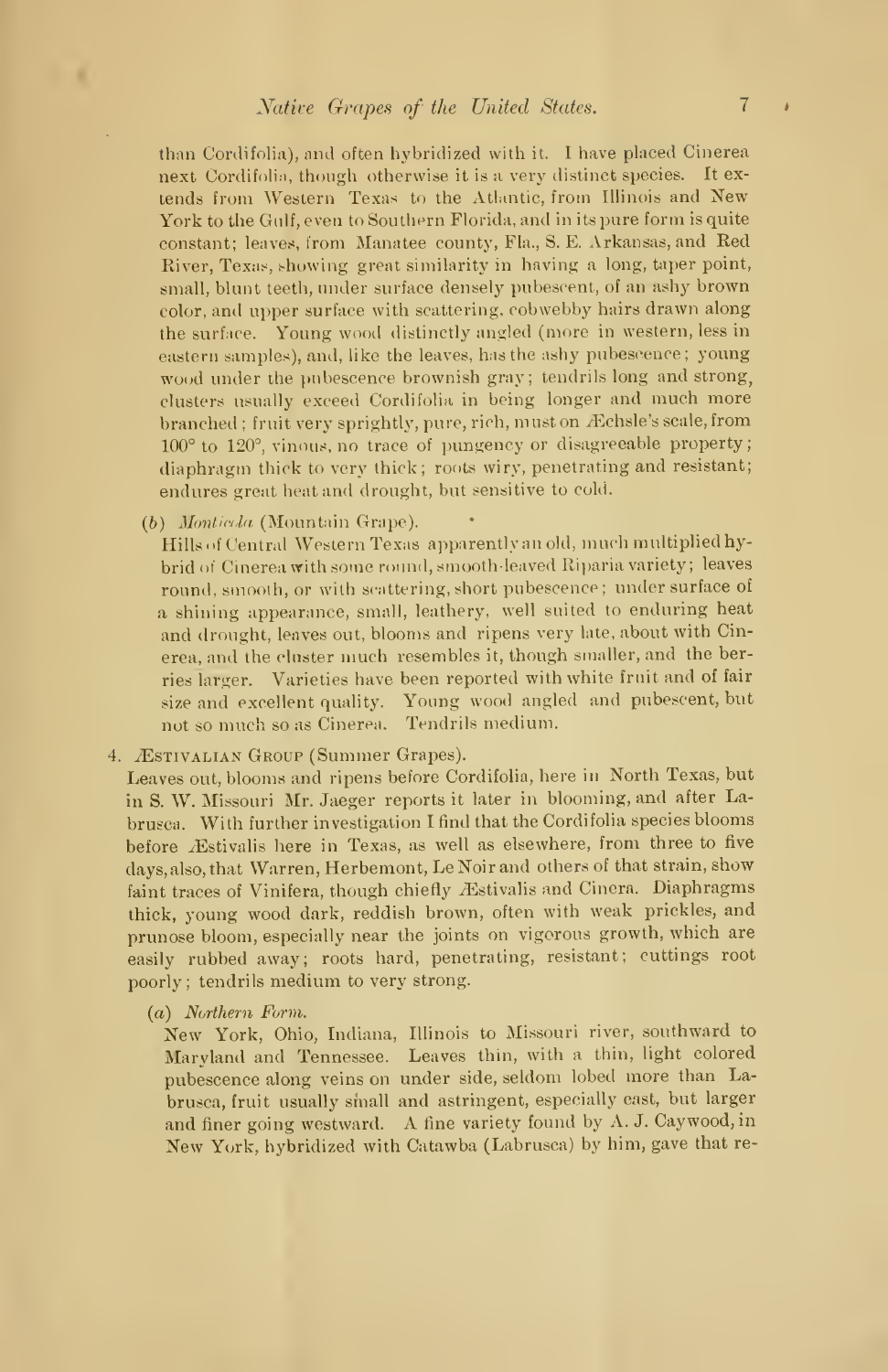markable new grape, Ulster Prolific, much larger and finer than Delaware. This form insensibly runs into the

(b) South-eastern, or Norton's Va. Forms.

Found southward from the Northern form, and east of the Mississippi river. Leaves more leathery, with dense brown pubescence along the veins, and occasionally spreading therefrom upon the under surface of the leaf, especially in Florida samples, where also the young twigs are covered with this rufous pubescence; fruit usually quite small, not much larger than Cordifolia, and very astringent, in me dium to long and slender clusters, but occasionally quite fine in size and quality. This variableness, doubtless, has come by the intermingling, from time to time, with other species, especially with Labrusca, and occasionally with Cordifolia and Cinerea. When with the latter, as in Warren, Herbemont, LeNoir, Louisiana, etc., the result is marvelous.

 $(c)$  Southwestern Form, Post Oak, or Lincecumii, in Texas; Æstivalis Jaeger, in Missouri.

From Missouri river through Western Missouri. Arkansas, Indian Territory, Northern and Eastern Texas, and Northeastern Louisiana. Leaves largest of any species, often beautifully, three, five and rarely seven-lobed, having a peculiarly bluish appearance beneath, with veins bearing a light brown pubescence. The fine prickles and prunose bloom on young wood quite characteristic, more so than the forms  $(a)$ and (b). Fruit small to very large, in color black and shining, but generally with heavy bloom, through shades of purple and red to nearly white; quality from austere, acid and disagreeably astringent pulpy and musky, up to pure, delicate, vinous, sweet, with sometimes delightful nutty and vanilla-like flavors, offering a fascinating field for the experimenter. Mr. Hermann Jaeger has done good service in his region by finding such treasures as Racine, Neosho, 4, 13, 17, 32, 42, 43, 52, 55, and numerous others, and by producing hybrids already with Rupestris, in 70 and 72, and Cinerea in his 50 and 56. Here in Texas "Lucky" (probably the earliest Æstivalis known), "Purple," "One Seed," " Late Prize," and <sup>a</sup> number of others have blessed my own searchings in the woods.

Often this form shows traces of Candicans and Labrusca in the fruit and seeds, and some other points. In Texas, where the Candicans is so abundant, it is easy to see how this blood got into .Estvalis; in Southwestern Missouri it is not so easy to account for, and the Labrusca blood, which seems still more frequently met with, is inexplicable, unless it was brought among them from the East by pre-historic man, or already intermingled, when drifted upon these shores by the ocean currents, from the original home of the grape genus, where these forms or their progenitors grew near each other. It is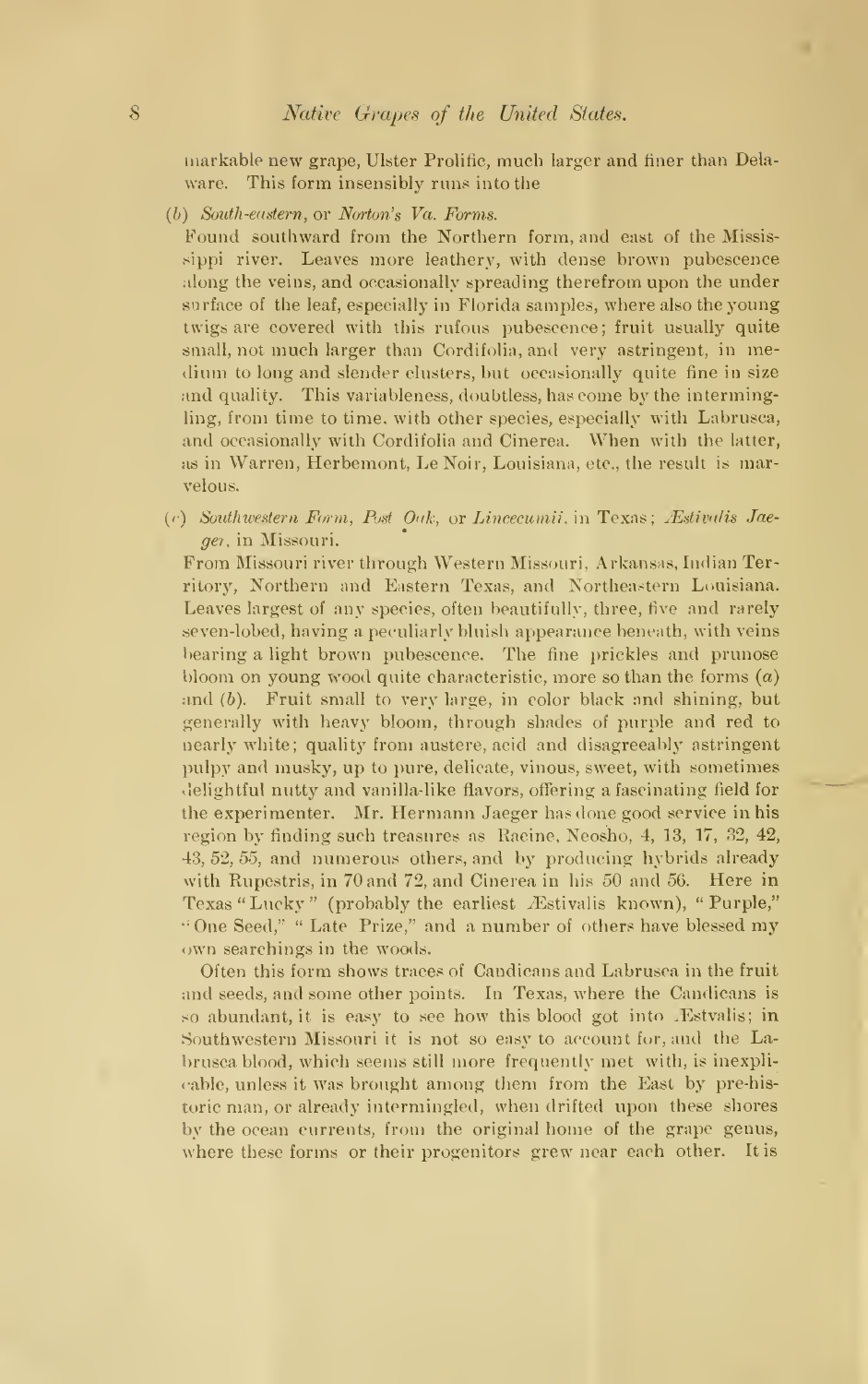only conjecture now, but botanical analysis, nevertheless, reveals these characteristics in many of our western Æstivalis.

. Vulpina Group (Foxy-leaved Grapes)

Dense pubescence or wool on under side of leaf, in the Labrusca and Caribbea, often of a foxy color, and this is probably why, originally, Linnaeus applied Vulpina to the species, and by some mistake it was later unac countably and improperly applied to Rotundifolia or the Scuppernong. To call the musky flavor of Labrusca " foxy " is a misnomer, as no fox smells or tastes like that; but the under side of many Labrusca and Caribbea leaves have a true foxy appearance, while no other species has. Fruit usually large, with tough, thick, pungent skin, especially so in Candicans, pulpy, and in Labrusca having a most characteristic musky smell and taste. Leaves out, blooms and ripens after Riparia and before Æstivalis. No one of this group extends naturally into the inland basin.

 $(a)$  Labrusca (Fox Grape).

Atlantic slope, from Maine to Georgia. Concord, of Massachusetts, Catawba, Isabella, etc., of Carolina, are fair types. Loves warm, wooded, well drained, sandy lands, much of the habit of the *Æstivalis* ; roots spreading, of medium firmness, only fairly resistant; wood firm, smooth or woolly pubescent when young, of a brownish red when mature; diaphragm medium to thick; cuttings grow readily; leaves large, entire or three-lobed, woolly pubescent beneath, often of a foxy red color, leathery; tendrils medium to strong, continuous in well grown wood, though in Catawba and some others often *intermittent* like other species, indicating intermixture; fruit large to very large, in medium to large clusters; seeds large, notched at top, with sunken raphe, and chalaza. The chief species upon which experimenters in the United States have worked, producing innumerable varieties and hybrids, the latter almost entirely with Vinifera, and generally par taking with them in their tendencies to rot, mildew, and sensitiveness to extremes and philloxera.

(b) Caribbea (Caloosa, by some, in Florida).

Middle and South Florida, and almost identical with same named species in Cuba, Hayti, Porto Rico and Jamaica. In Florida quite variable, from much like Labrusca to close resemblance to Candicans; roots wiry; wood more or less woolly, brownish red; diaphragm medium; cuttings root poorly; leaves intermediate in shape between Labrusca and Candicans, deltoid, smaller than either; pubescent, similar to Labrusca, but rather more woolly; tendrils medium; fruit small to medium, generally austere, pulpy. The species often occurs mixed with iEstivalis, which is abundant in same region. Though evidently of later introduction than Labrusca or Candicans, <sup>I</sup> place it here, as its •botanical analysis clearly requires.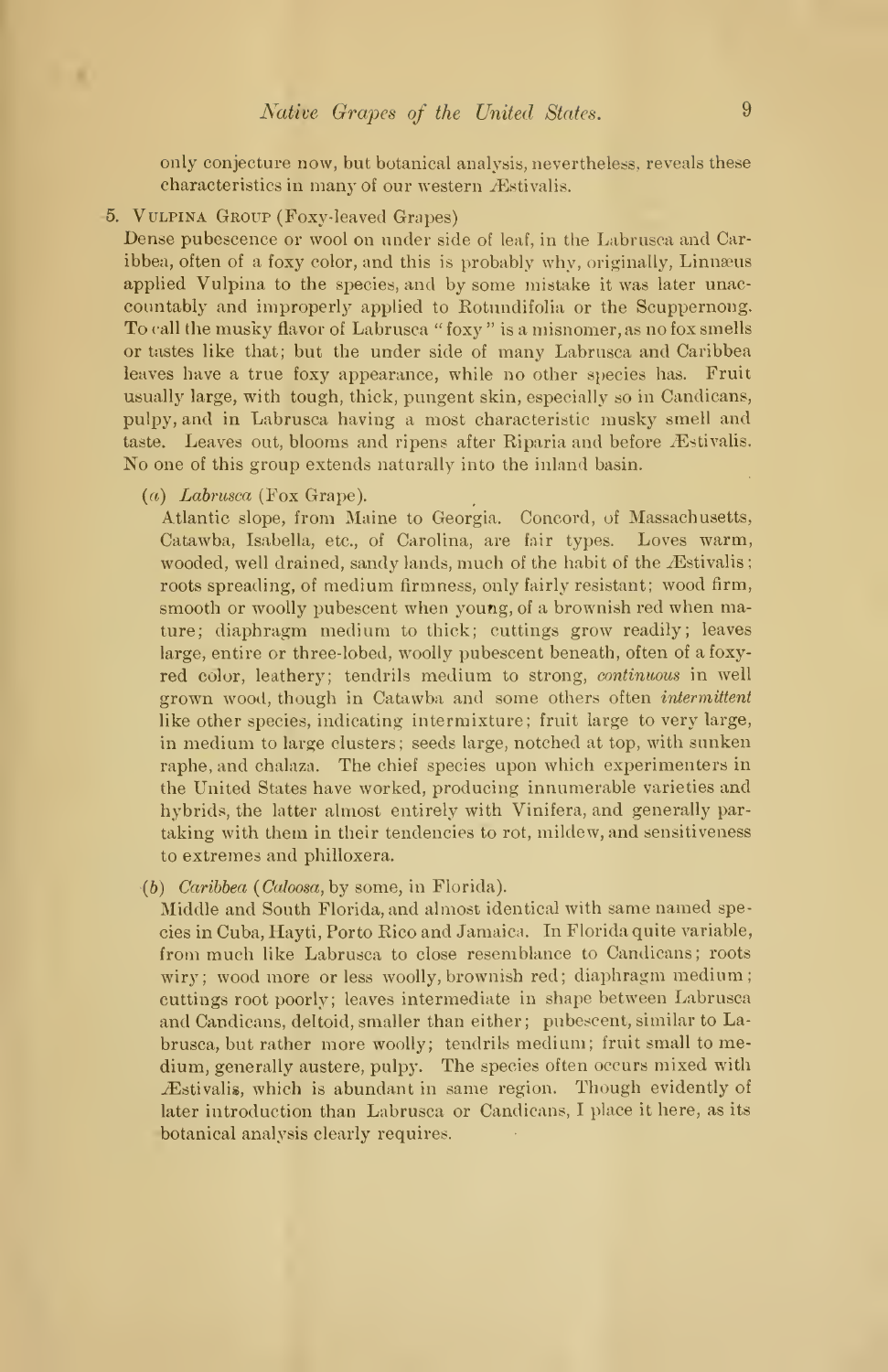$(c)$  Candicans, or Mustangensis (Mustang).

Southeastern Indian Territory, in a belt from one hundred to two hundred miles wide, extending southwestwardly into Mexico. Found chiefly in strong, well drained limestone bottom and bluff lands, climbing by medium tendrils profusely to the tops of tallest trees. Have found vines with as many as four *continuous* tendrils. Roots deep and wiry; wood rather soft, but hard to root from cuttings; diaphragm medium ; bark on old wood very finely divided and checked by threadlike fibers, persistent, becoming very thick; young wood heavily coated with a cobwebby white wool, beneath which the cuticle is of a light gray; leaves usually deltoid on old vines, being nearly truncate at base, and obtuse pointed with few small mucronate teeth, convex on upper surface, while all other species are concave, or at most flat, as in Caribbea, densely woolly below, like the young wood, and thin, cobwebby hair on upper surface when young, becoming smooth and leathery with age. On young vines leaves often deeply, almost palmately-lobed, as are the *Estivalis*, and this fact points to a former near kinship of the two species. Fruit large to very large, in small clusters very prolific; blooms but a few days later than Riparia, and numerous hybrids therewith occur, as also in Western Texas with Rupestris, " Vitis Champini " being one such. Seeds intermediate in markings between Woolly Riparia and Æstivalis, and also bear some resemblance to those of Rotundifolia, in sometimes having small wrinkles radiating from around the chalaza. The fruit, cluster and habit of vine also bear some resemblance to Rotundifolia, but otherwise it is exceedingly different; skin thick and possessed of fiery pungency, but the pulpy inside sweet and juicy, with generally a pleasant taste, but none of the Labrusca flavor whatever; makes a durable, rich wine of excellent taste.

6. Meaty-fruited, Soft-rooted Group.

Chiefly found around the Mediterranean Sea and eastward in Asia, run ning through Persia, India, Burmah, Siam, China and to Japan, originally in several species. The only native in the United States of this type seems to have come from across the Pacific and spread up and down in California.

(a) Californica.

In habits, roots, wood, leaves, tendrils, fruit, seeds, cluster, time of blooming, ripening (which is about with *Æstivalis*), and the readiness with which it intermingles with Vinifera growing near it, it is certainly more nearly related to Vinifera than any other American species. Though more resistant than Vinifera, yet it is less than any other native. In leaf it reminds one of the Grenache and Burgundy grapes.

(b) Vinifera (Old World Grapes).

Seems an artificial combination of several original species from Europe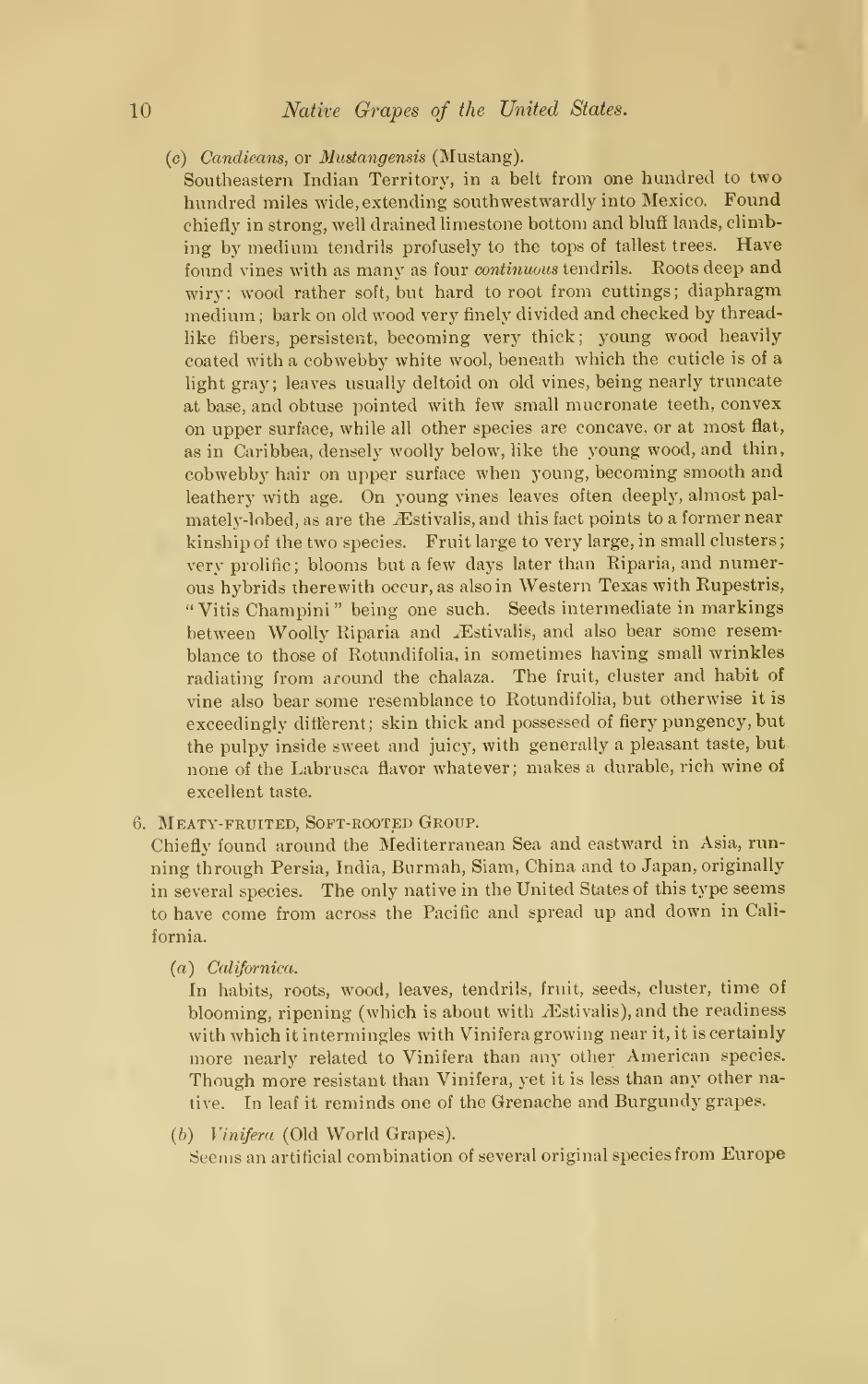and Asia and Africa, by long hybridization and cultivation. Placed here only for comparison and to indicate its relationship. This ap pears to occupy about the same position in distribution in the Old World as do the Riparian tribes in the New, and seem to have drifted eastward from the center of origin, as did the Riparia westward and northward.

7. Rotundifolia ( Vulpina, improperly Scuppernong or Muscadine).

From Grayson county, Texas, eastward in bottom wooded lands to South ern Maryland, and southward in all the Southern States to the Gulf; roots very hard and penetrating; wood hard, slender; grows with greatest diffi culty from cuttings; warty, with most obscure grooves in young bark of any species; no proper pith, and, consequently, no diaphragm; leaves round or heart-shaped, with coarse, regular, acute teeth, smooth and shin ing on both sides, firm and tough; tendrils never forked, as is the case in all others ; medium ; fruit very large with a rough, tough skin, always of an agreeable taste, making good wine; seeds very large, somewhat resembling small coffee grains, small wrinkles radiating from the chalaza toward the margins, but not around them ; clusters very small, having from three to eight berries, which drop easily as soon as ripe; seems to have no diseases and never fails to make a crop in its native home; leaves out and blooms the latest of all, but ripens from August to October. By distribution it would come before Californica and Caribbea in the United States, but by affinity and development it is most distinct from all other species and has never been found hybridized in the wild state with any other.

With this outline and classification before us we can the more readily and intelligently enter into some viticultural observations, which <sup>I</sup> trust may lead to more extensive «nd accurate experiments in the endeavors to develop the valuable qualities so numerous and superior in several of our native grapes.

To further illustrate natural distribution, whose laws we must observe to be successful, <sup>I</sup> shall only cite the single State of Texas, which stands foremost of all in the number and value of species, illustrating most admirably the rules of adaptation. In her northwestern " Panhandle " are Riparia, proper, though not abundant, and Woolly Riparia (Nuevo Mexicana); in her central belt of intermingled prairie and timber, hills and plains, silicious and cal careous soils, of the cretacious formations, are scatteringly, Smooth Riparia, Woolly Riparia, Rupestris, Monticola, Cinerea, Candicans, Cordifolia and  $\mathcal{F}$ stivalis; extending on to the moist, sandy, timbered regions, along streams and timber belts, in her black prairie region, are Candicans abundantly in wooded lime soils, Cordifolia and Cinerea in bottoms, Æstivalis in sandy post-oak lands; in the eastern sandy, densely timbered regions, continue scatteringly Cordifolia abundantly, Æstivalis, Cinerea and often Rotundifolia, the latter becoming very aboundant lower down, while Cordifolia and Æstivalis are seldom found, and Cinerea is still common to the everglades bordering the Gulf.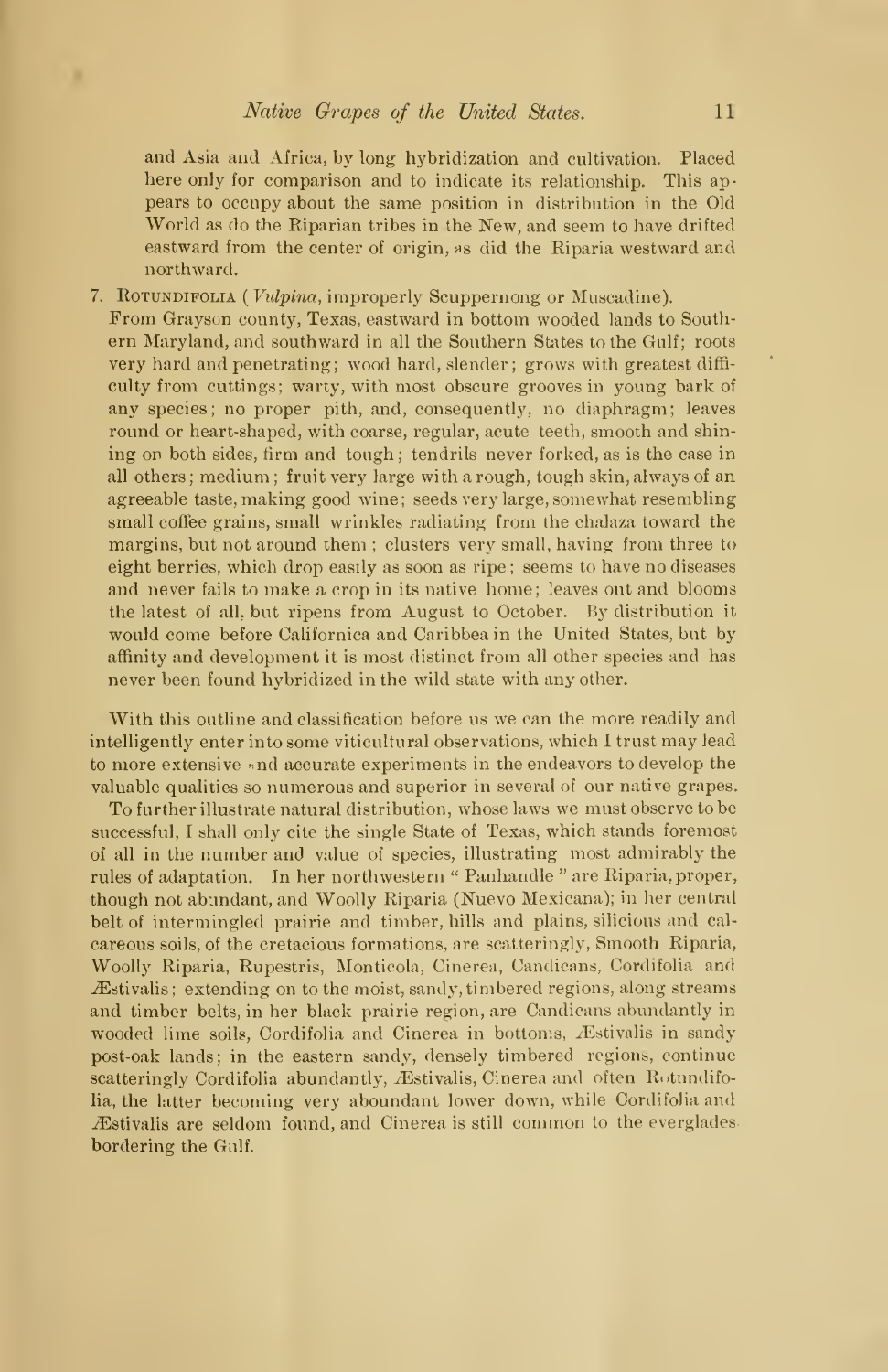This teaches the northern vineyardist that he need not try the Scuppernong, the Mustang, the Caribbea, nor the Cinerea and Æstivalis from the far South, especially of the low, warm wooded regions. Even Labrusca is not the most proper species for the inland hardships, though great blessings have followed the efforts of Bull, Rogers, Moore, Miller, Campbell and many others. From the exposed fields of the large-fruited Æstivalis and "steelclad " Rupestris, and Riparia of the West and Southwest, where parching drought, balmy zephyrs, play summer one day, and rattling hail and sleet, and bare-faced, whistling " Northers " play winter the next, can the experi menter draw with immeasurable prospects of great success in this region. On the other hand, the South can feel encouraged most royally in her large, luscious Scuppernongs, Æstivalis, and the wonderfully prolific, long-clustered, tightly clinging exquisite Cinerea See what has resulted from acci dental wild mixing of Cinerea and Æstivalis, in Georgia and elsewhere! Warren, Herbemont, LeNoir, Pauline, Louisiana, Harwood, and still brighter gems yet to hear from, have come to bless millions of homes with a sprightlier fruit than was ever known among the Vinifera developments of thou sands of years.

The discovery of the truth that the Warren, Herbemont, etc., are the result of such a mixture, is of inconceivable value to the American vine-grower.

<sup>I</sup> humbly claim the honor of the solution and demonstration of this knotty question of the scientific viticulturist before you here to-day. <sup>I</sup> am happy to have the privilege, by the kind invitation of your President, to declare this discovery before the largest horticultural society in the world — The American Horticultural-under the span of the greatest horticultural hall, and within the grounds of the greatest exposition the world ever saw, and to demonstrate it, in part, by growing plants in pots, mounted leaves, seeds and wood, before you here. After years of diligent search, enquiry, collect ing samples, and the growing of thousands of seedlings of Herbemont, aided by comparative anatomy, and having samples of other such hybrids, known as such, produced by Hermann Jaeger, and a number found wild by me,  $I$ feel satisfied <sup>I</sup> have demonstrated what Prof. Millardet has recently surmised by botanical analysis.

In connection with these investigations many other similar but less diffi cult problems have been solved. The Delaware proves to be a hybrid of Labrusca and Æstivalis, having no Vinifera blood, as generally supposed. Cynthiana proves to be only a synonym for Norton's Virginia, and not a native variety from Arkansas. Warren proves to be a distinct variety from Herbemont and not a synonym. The original vine stands in Warren county, Georgia, hale and healthy, over thirty-three inches in circumference at base. There are numerous seedlings of Warren in various parts of the South, varying slightly from it. Of these Herbemont appears to be one.

Now <sup>I</sup> feel we need no longer invite rot, mildew and philloxera, by hybridizing with Vinifera, seeking fine quality when we have such examples of pure American blood with freedom from disease, as are Delaware, Ulster